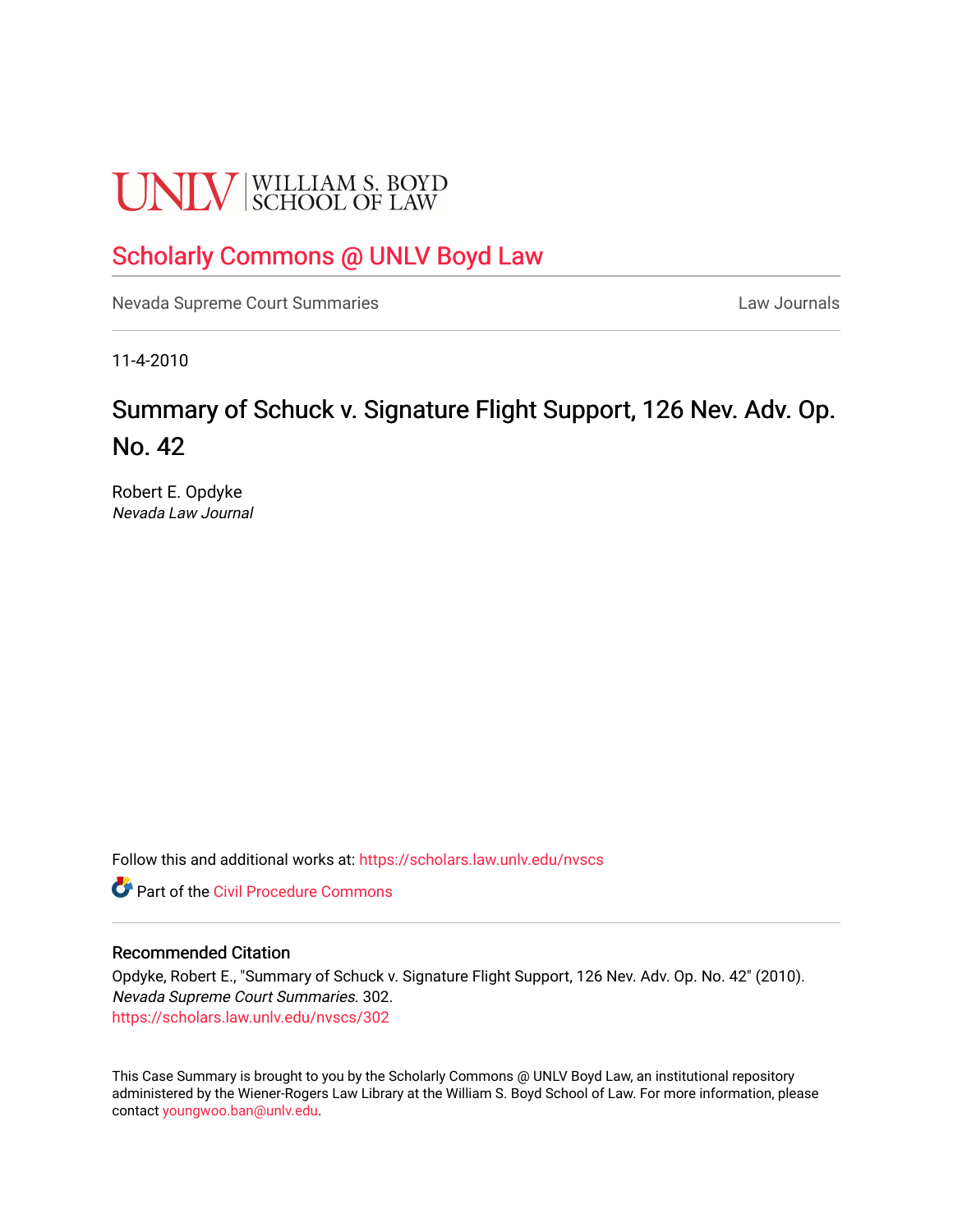## *Schuck v. Signature Flight Support,* 126 Nev. Adv. Op. No. 42 (November 4, 2010)<sup>1</sup> CIVIL PROCEDURE – SUMMARY JUDGMENT

### **Summary**

An appeal from a district court's decisions: (1) granting summary judgment against the plaintiff; (2) awarding unpaid fees and costs to plaintiff's attorneys; and (3) denying plaintiff's 60(b) motion for relief from judgment.

### **Disposition/Outcome**

The Court affirmed the summary judgment, agreeing that the plaintiff had failed to support his opposition to the motion for summary judgment with evidence sufficient to defeat the motion. Secondly, the Court reversed the award for unpaid fees and costs granted to plaintiff's former lawyers, concluding that such an award was improper in light of the surrounding circumstances of the litigation. Finally, the Court rejected the appeal on the motion for relief from judgment, except to the extent that it reversed the award of attorney fees and costs.

## **Factual and Procedural History**

Bradley Schuck ("Schuck") left his twin-engine Cessna at the Signature Flight Support ("SFS") facility at McCarran Airport for a week. Upon Schuck's return, the plane's engine and rudder allegedly had been damaged and the dipstick was missing. Schuck sued SFS and, after some time, SFS moved for summary judgment, which the district court granted.

Prior to summary judgment, Schuck's original attorneys filed a motion to withdraw and for entry of judgment against Shuck for unpaid attorney's fees and costs. Schuck then filed a fee dispute with the State Bar of Nevada. Without knowledge of the filed dispute, the district court subsequently entered a personal, executable judgment against Schuck for \$70,014.09. After the district court granted SFS's summary judgment motion, Schuck filed a NRCP 60(b) motion contesting the award for fees and costs. The district court denied this motion for relief.

Schuck appealed the summary judgment on grounds that the existence of a previously unargued bailment relationship. He also argued that specific evidence included in SFS's motion for summary judgment created genuine issues of material fact. Lastly, Schuck appealed the district court's judgment for attorneys' fees and denial of the 60(b) motion because of the fee dispute.

### **Discussion**

 $\overline{a}$ 

### *Summary judgment*

The Court found that both of Schuck's arguments failed because he did not argue them in the district court. Despite de novo review, the general rule is that "[a] point not urged in the trial court…is deemed to have been waived and will not be considered upon appeal."<sup>2</sup> The Court

<sup>&</sup>lt;sup>1</sup> By Robert E. Opdyke

<sup>&</sup>lt;sup>2</sup> Old Aztec Mine, Inc. v. Brown, 97 Nev. 49, 52, 623 P.2d 981, 983 (1981).